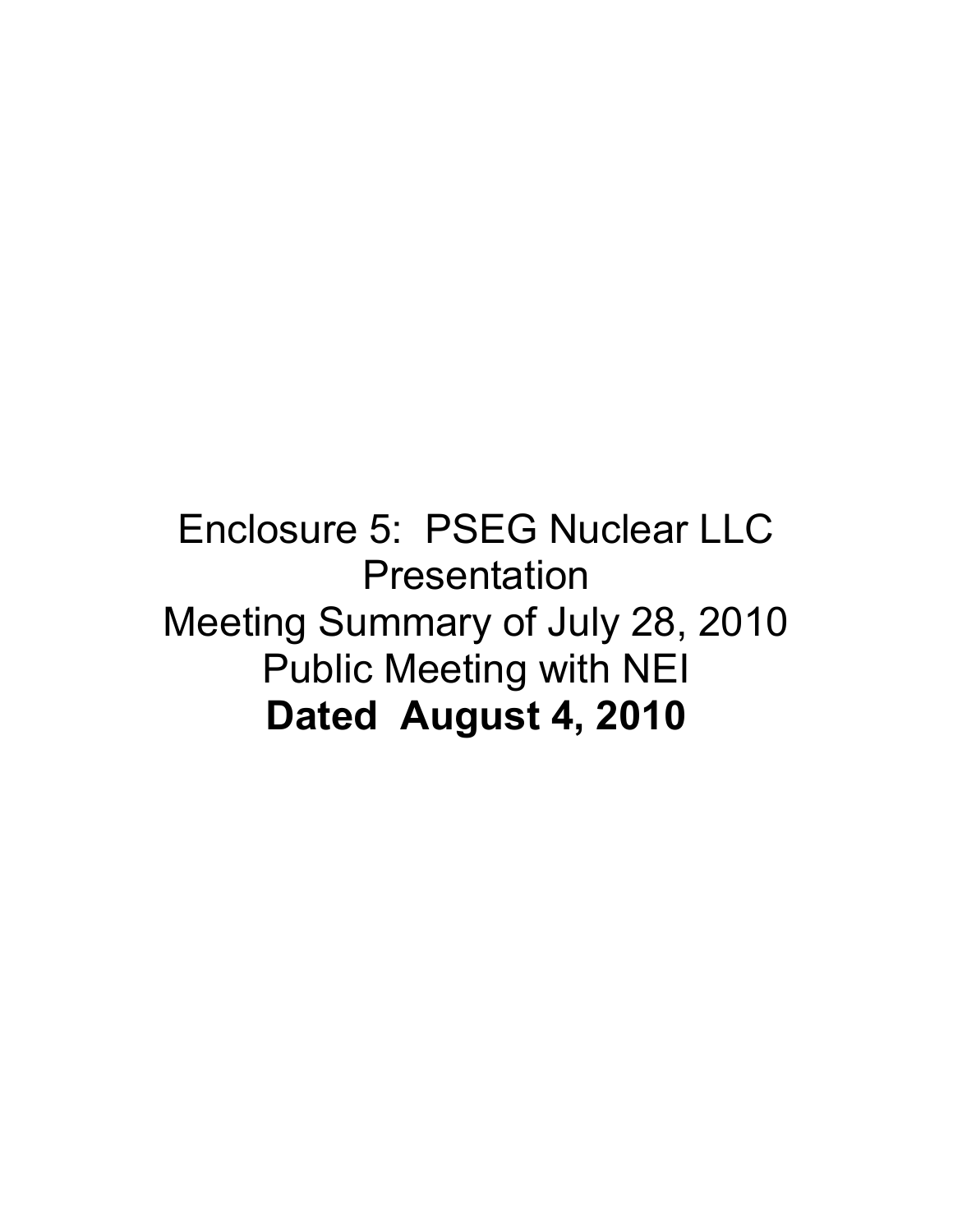

# **Hope Creek Generating Station, PSEG Nuclear LLC John Perry, Site Vice President July 28, 2010**

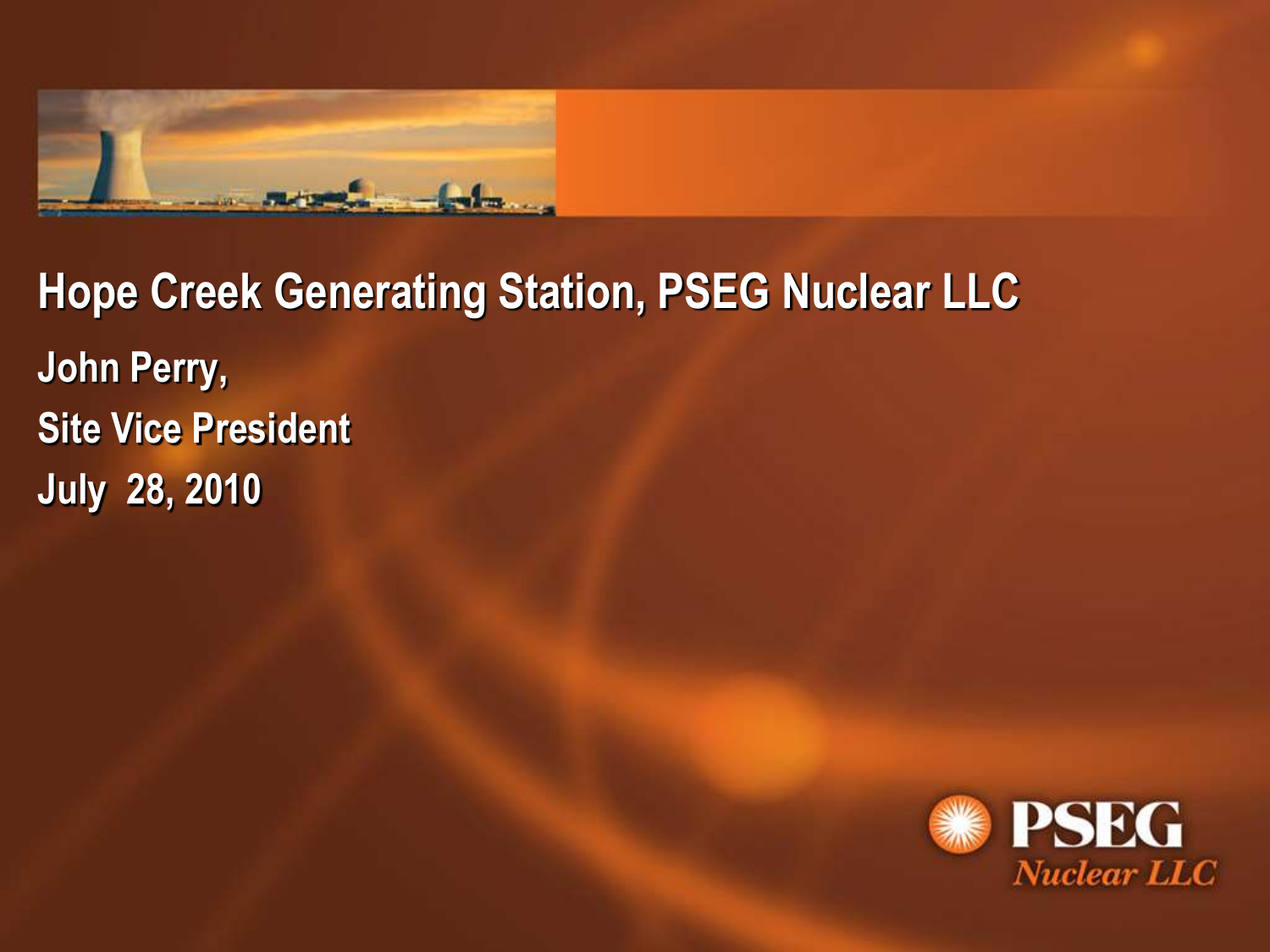#### **Hope Creek Safety Culture Pilot Project**

#### **SVP Perspective after two quarters of review process**

- Process provides a different view of familiar plant issues that generates healthy discussions, reflection and comparison to SLT's perspective.
- Offsite Review Committee engaged in reviewing process and provides valuable perspective
- Process independently identified the same focus areas as our Department & Station Roll-up process, NSRB (offsite review committee) & INPO identified
	- Process would have identified our recent issue with Procedure Use & Adherence
- Most issues binned to Safety Culture Principle #5: Nuclear technology is recognized as special and unique
	- Two attributes (Procedure quality & mastery of fundamentals) capture most issues
	- Insufficient attributes to properly bin plant issues to all principles A change is needed to improve the attributes

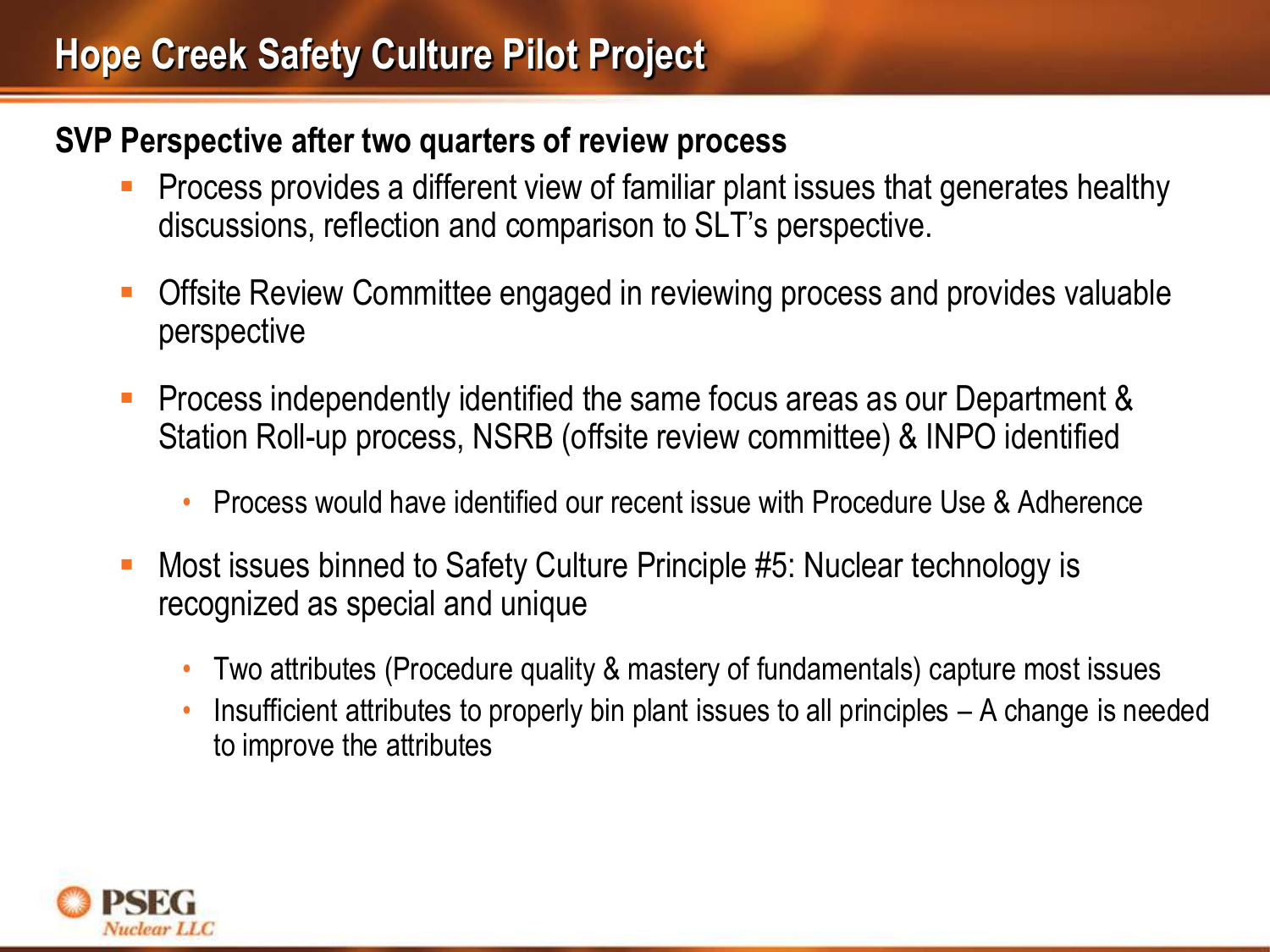

### **Hope Creek Pilot Performance Update**

**Mike Gaffney Hope Creek Regulatory Assurance Manager**

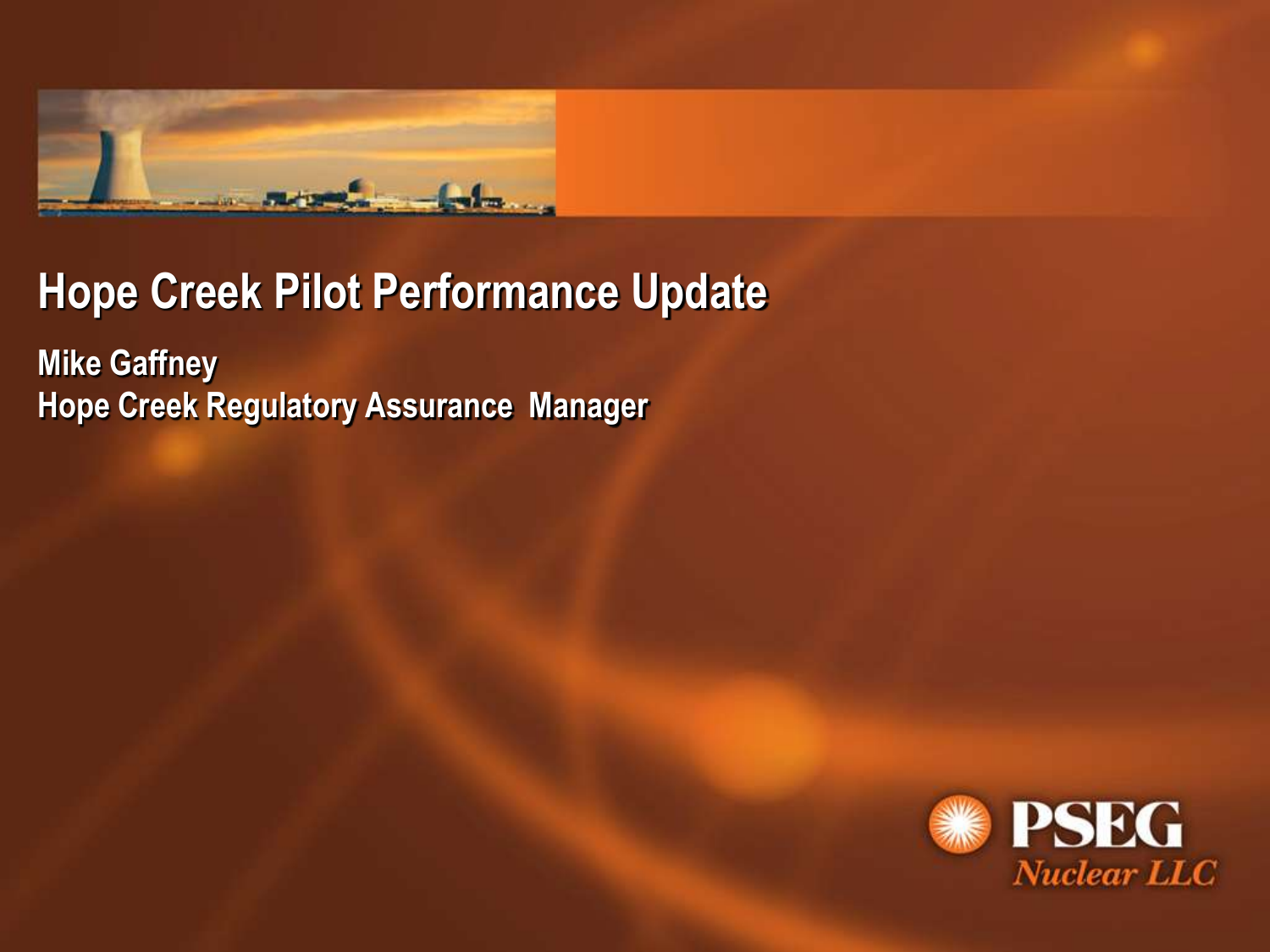### **Hope Creek Safety Culture Pilot Project**

#### **NEI 09-07 Implementation**

- NSCMP / SLT Members Qualified by Job Familiarization Guide
- Data defined & assigned a Level Of Consequence
- Precursor, Near Miss, Event, Strength
- Added 'Finding' as a principle rating higher than 'Improvement Opportunity' (IO)
- Security Manager added to SLT membership
- Analyzes about 200 process inputs per year
- SLT Reviews Rolling 12 months of data Quarterly
- Multiple assignments from one event adds to significance & affect
- Each NRC finding and CCI is binned to a NSCP & Attribute
- $\blacksquare$  Established metrics with thresholds to evaluate results
- NSCA scheduled for 1st Qtr 2011

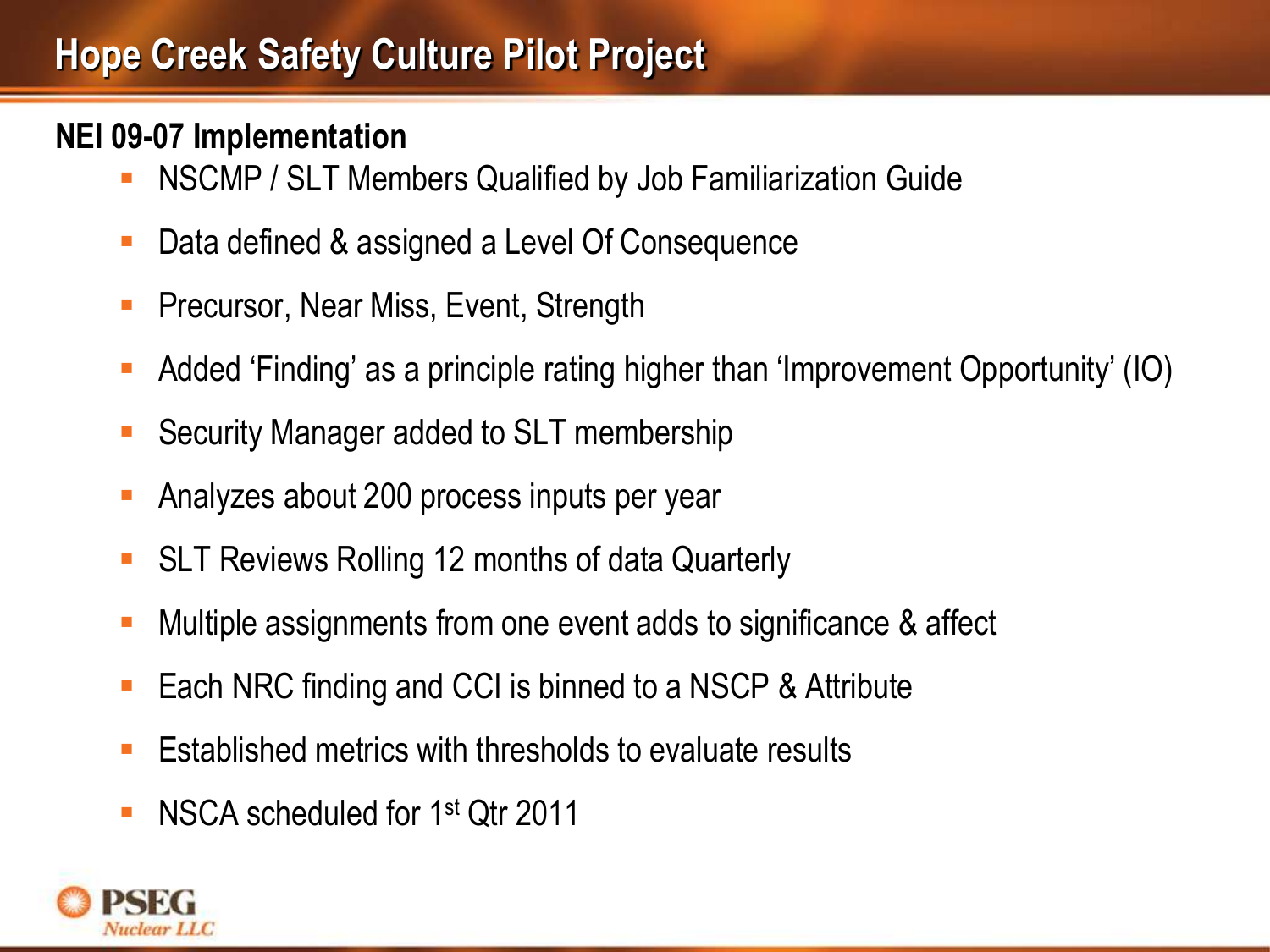## **Process Changes**

- Add Job Familiarization Guide for members
- Clarified significance of issues and better defined classification methods
- **Learning Curve to understand process continues**
- **Classification process can be enhanced to improve** efficiency
- **Added requirement to note opposing views in minutes**

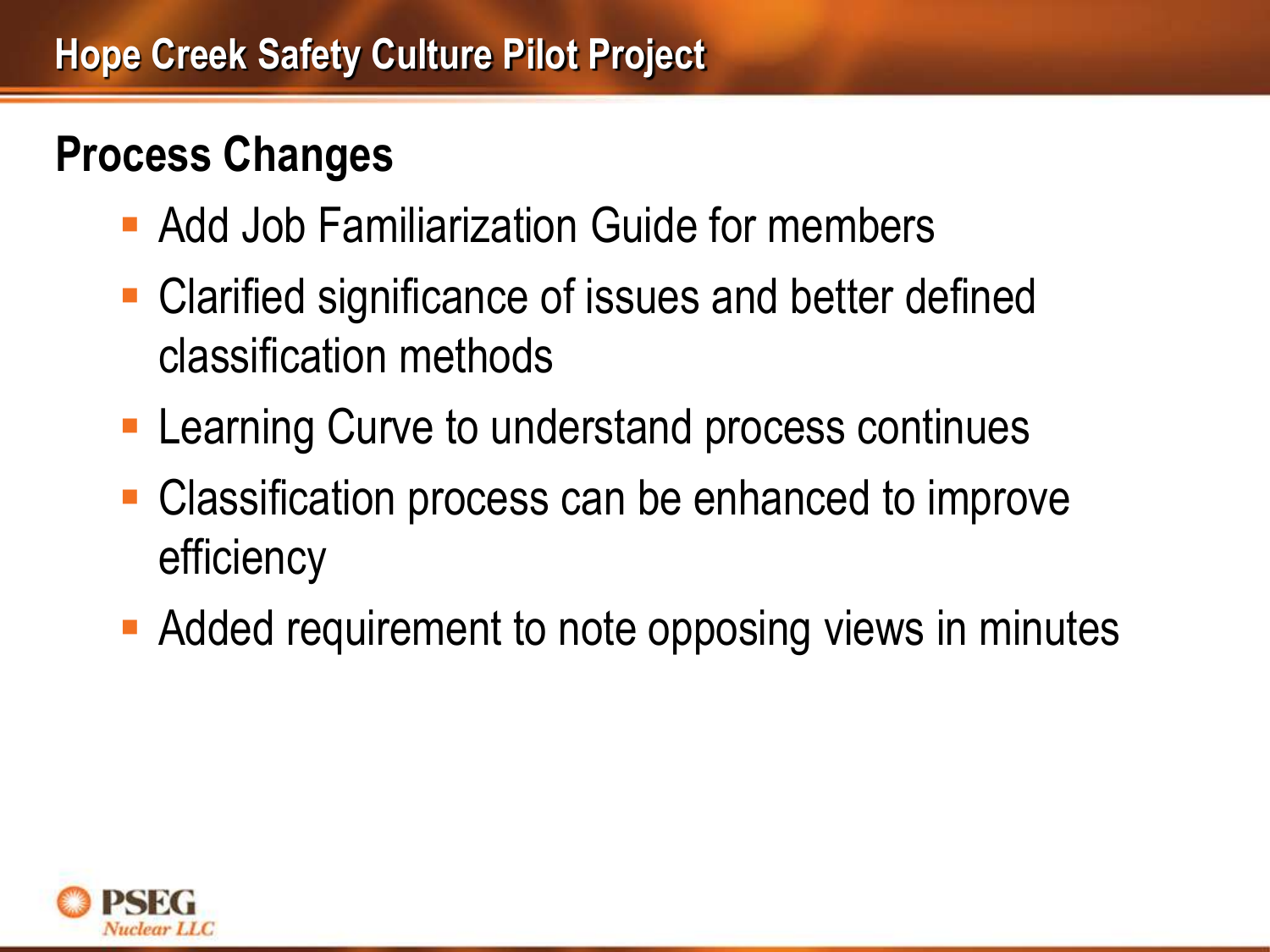## **Conclusions**

- Large number of plant inputs (~200/yr) analyzed provides a broad look at culture.
- **The SLT perception of plant issues is validated through** cultural data analysis and discussions with NSCMP
- Safety Culture Principle attributes need to be modified to better identify cultural issues.